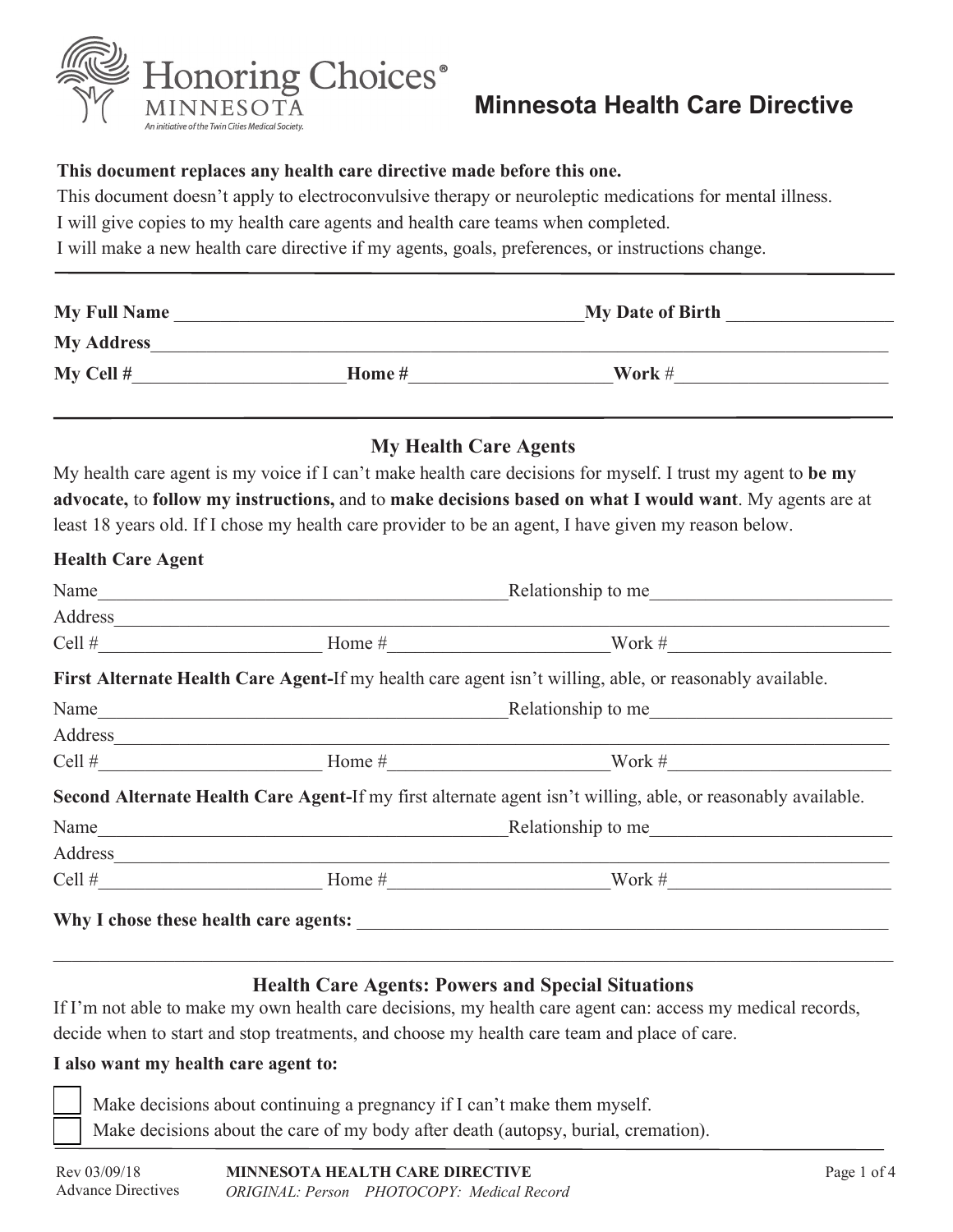# **My Goals and Values**

*These answers should be used to help make health care decisions if I can't make them myself.*

Three non-medical things I want others to know about me:

What gives me strength or keeps me going in difficult times:

My worries and fears about my health:

My goals if my health gets worse:

What I want others to know about my spiritual, cultural, religious, or other beliefs:

Things that make my life worth living:

When I am nearing death, I would find comfort and support from:

My idea of a good death is: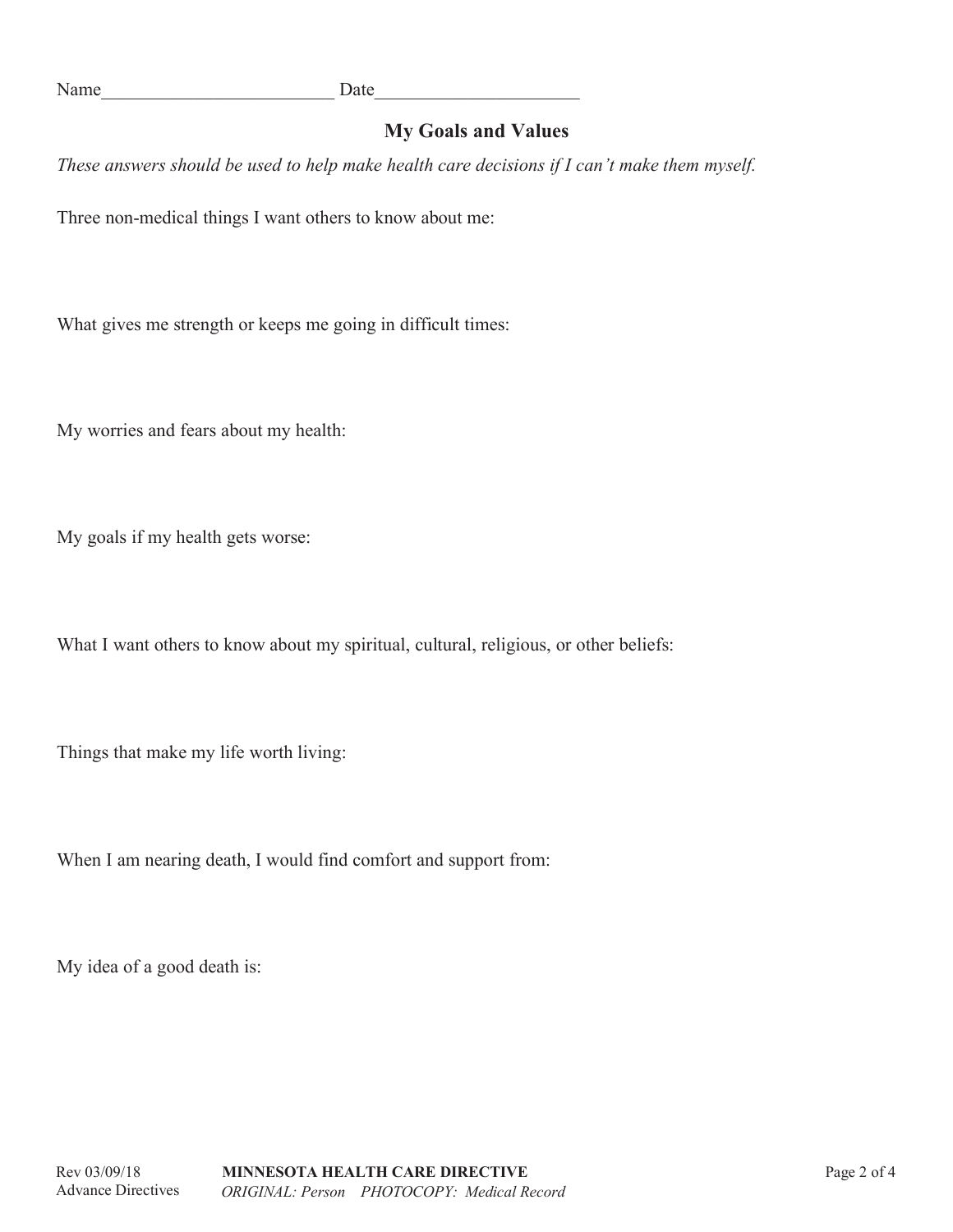| Name | Date |
|------|------|
|      |      |

# **Life-Sustaining Treatments**

Mechanical or artificial treatments may keep a person alive when the body can't function on its own. Examples are: ventilation (breathing machine) when the lungs aren't working, cardiopulmonary resuscitation (CPR) to try to restart a heart that has stopped beating, artificial feeding through tubes, intravenous (IV) fluids, and dialysis when the kidneys aren't working.

### **My Future Care Preferences if I'm Permanently Unconscious**

Permanent unconsciousness can be caused by an accident, a stroke, and other illnesses. My health care team may call this a **permanent vegetative state.** This means the brain is so badly hurt that the person isn't aware of self or others, can't understand or communicate, and the health care team believes the person won't get better.

#### **If I'm permanently unconscious:**



 **I want some or all possible life-sustaining treatments** if I'm permanently unconscious. My health care agent should work with my health care team to make decisions about treatments based on my goals and values.

*OR*

*OR*

 **I don't want life-sustaining treatments** if I'm permanently unconscious. Focus on making me comfortable and allow natural death.

 **I can't make a decision now about life-sustaining treatments** if I'm permanently unconscious. My health care agent should work with my health care team to decide whether or not to use life-sustaining treatments based on my goals and values.

# **My Future Care Preferences if I'm Terminally Ill**

A terminal condition means **no cure is possible** and **death is expected in the near future**. This can be caused by: failure of vital organs (including end-stage heart failure, lung failure, kidney failure, and liver failure), advanced cancer, advanced dementia, a massive heart attack or stroke, and other causes.

# **If I'm terminally ill:**

 **I want some or all possible life-sustaining treatments** if I'm terminally ill.

 My health care agent should work with my health care team to make decisions about treatments based on my goals and values.



**I don't want life-sustaining treatments** if I'm terminally ill.

Focus on making me comfortable and allow natural death.

*OR*

# **I can't make a decision now about life-sustaining treatments** if I'm terminally ill.

 My health care agent should work with my health care team to decide whether or not to use life-sustaining treatments based on my goals and values.